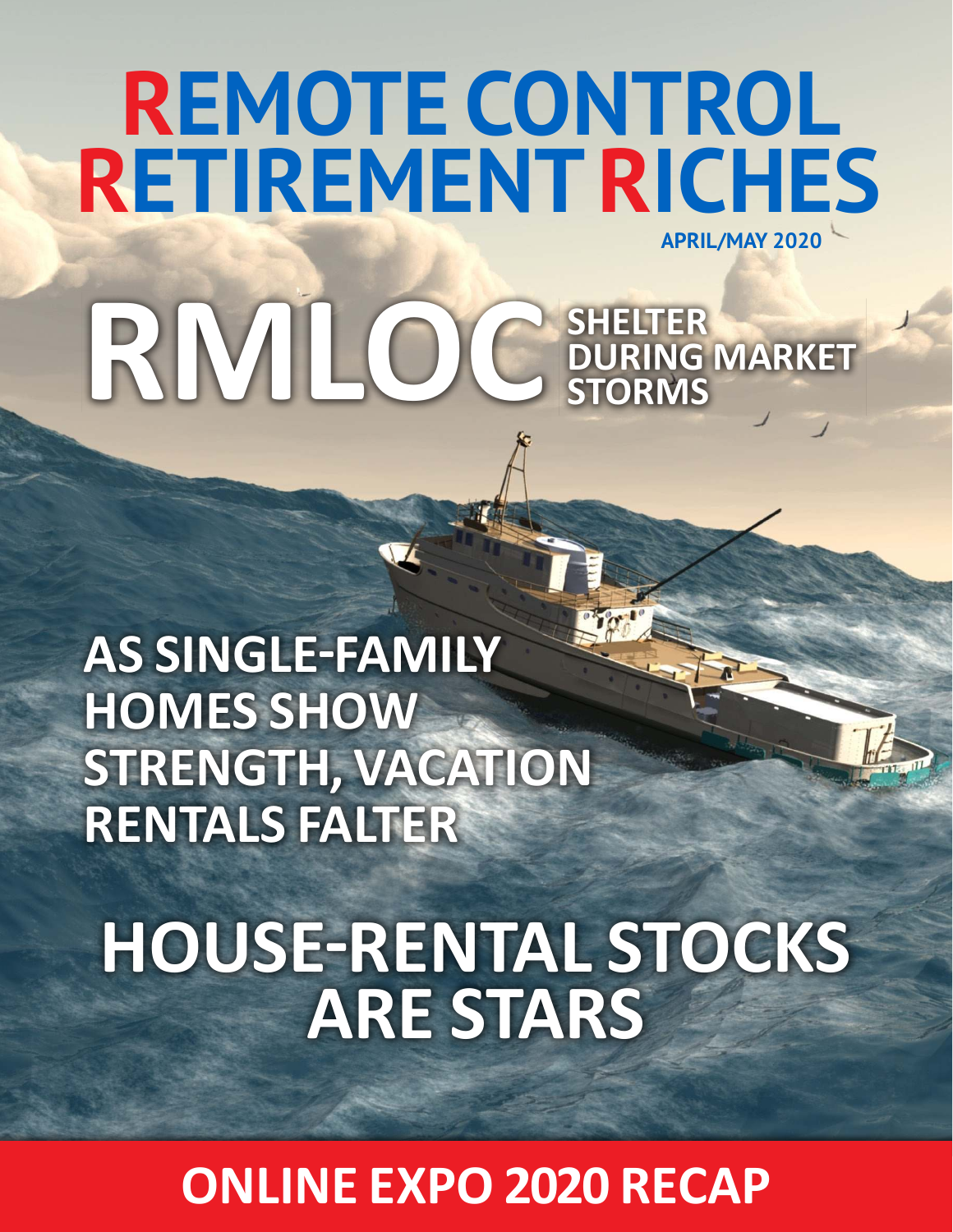

# **ONLINE EXPO MAY 2020 RECAP**

Our 1-Day Expo took place on Saturday May 16th. For the first time, it was an online event by Zoom. Hundreds attended. I certainly missed meeting everyone, and having the in-person interactions. However some people joined who normally do not travel to join, such as people in other countries, and even in states that are far from San Francisco. We shortened the day to four hours, as more than that might have been too much for a webinar. It took place between 10AM and 2PM PST. The time also worked from people in other countries.

Our market teams presented, and shared their screens with us to see their PowerPoint presentations and property sheets. I talked quite a bit about the COVID-19 period, and what we are learning as the data comes in. Some articles in this very newsletter address some of these points. There were many questions, and I tried to answer as many as the time permitted. Our team has copied all the texted questions, and we will make sure any question will be answered in the week or so following the event. If you were on the event and your question is missed, please resend it to us at info@icgre.com.

We had Mary Jo Lafaye explain about getting reverse mortgage, with some real life examples. This is always handy to know about, as sometimes people want to build cash reserves or have credit lines at the ready, as well as improve cash flow. Important

information to know. Joe Merante addressed our credit and how we may want to preserve and protect it in the face of a crisis. Any crisis. Attorney Brett Lytle talked about the correct ways to go about protecting what we have.

I summarized the day at the end, and took a significant amount of questions.

For our first large online event, we all found it to be informative and pleasing. Your feedback is welcome.

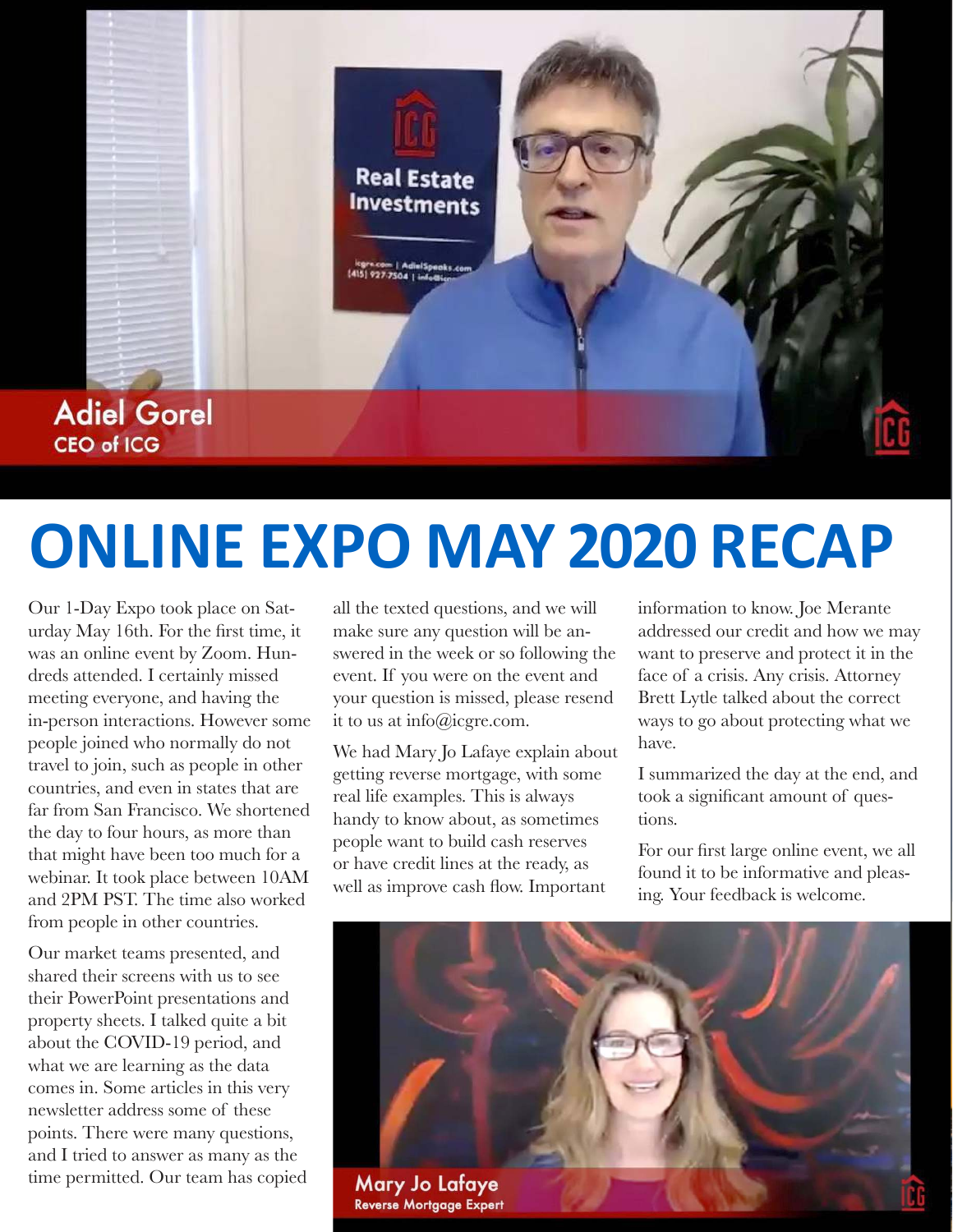### **AS SINGLE-FAMILY HOMES SHOW STRENGTH, VACATION RENTALS FALTER**

**I have written in previous newsletters about the issue of vacation rentals. People seem to have a short memory. During every crisis I have seen, the first casualty are vacations. People stop taking vacations when there is a recession. Of course, these days people take no vacations since most wouldn't fly and many locations are still under lockdown.**

**However, armed with short memory, investors approach me all the time (until this current crisis, that is), asking me why I don't want to invest in an Airbnb or another type of vacation rental. They show me lovely graphs showing superior cash flow numbers. I always reply (and that was before the current crisis): "But what happens to these during a crisis? They always falter".** 

**This crisis, at least as of Mid-May, has not hurt the single-family rental homes we invest in. Prices are stable, rents are stable, Rental demand has even increased in many markets, as tenants are afraid of living in close-quarters-apartment-complexes and leave to the safe social distancing of single-fam-** **ily homes. New homes are even more attractive, since they are seen as very safe.** 

**However already, Airbnb properties are paying a very steep price. This is the segment where people may lose their properties (although the loan forbearance programs can be very useful in avoiding this for now).** 

**There was an article in the Wall Street Journal on April 28th, by Tripp Mickle and Preetika Rana, titled very dramatically: "A Bargain With the Devil – Bill Comes Due For Overextended Airbnb Hosts." With a sub-title : "Entrepreneurs built mini-empires of short-term rental properties, borrowing against revenue that's now vanishing under coronavirus lockdowns."** 

**The drama in the article's title comes from a quote from an Airbnb owner, who has three units, and claims she feels she "made a bargain with the devil".**

**I will always caution against short-term vacation rentals. During every economic downturn they have faltered. Vacations are optional and, as I said above, disappear first during a crisis. By contrast, regular, good,** 

**well-placed single family rental homes, serve a function that is always needed: people need a place to live. People need a place for their family. This needs does not disappear no matter what the economic conditions are. In the future, when the Corona Virus issue is over (assuming it is), people will again forget, and start stocking up on shortterm rentals. A couple of quotes from the WSJ article: "Airbnb hosts saw \$1.5 billion in bookings vanish in mid-March as the travel industry froze, according to market-research firm AirDNA LLC, which analyzes bookings. Airbnb gave guests full refunds and forced hosts to dip into their pockets or beg for leniency on April loans and rent."**

**Hosts should've always been prepared for this income to go away," said Gina Marotta, a principal at Argentia Group Inc., which does credit-risk analysis for real-estate loans. "Instead, they built an expensive lifestyle feeding off of it."** 

**I advise investors to keep their memory intact and refrain from short-term vacation rentals in the future.**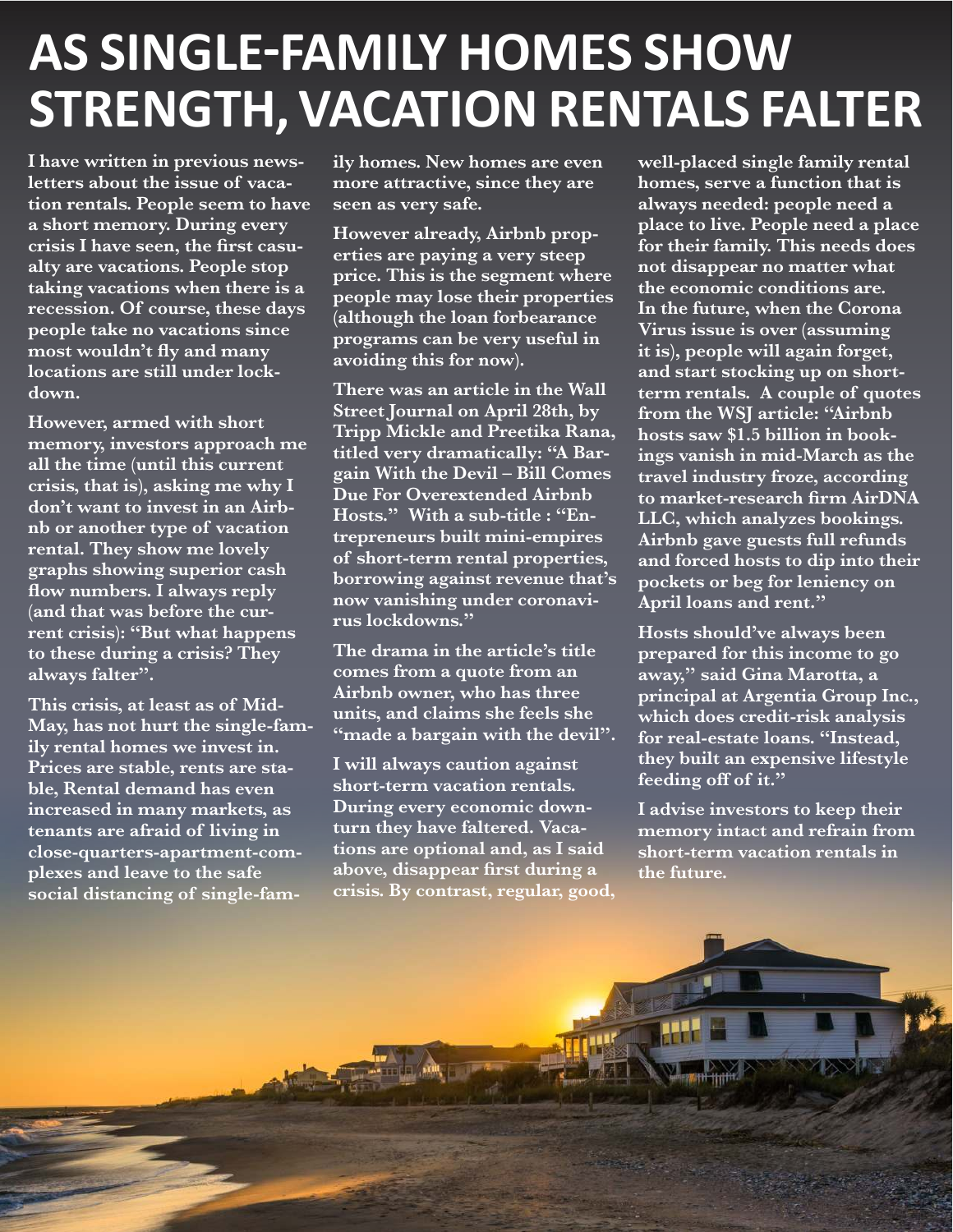# **RMLOC SHELTER DURING MARKET STORMS**

**If you are retired and recently watched the value of your stock investments plunge, you're probably facing two difficult choices:** 

**1) Live on less until the market recovers, or** 

**2) Withdraw your usual amount and further decimate your ailing retirement accounts, thereby lessening the number of years your investments will be there to support you.**

**Can you feel the rock and the hard place? Neither is comforting.** 

**And neither will help keep your investment portfolio safe and growing like you need it to.**

**Drawing from a securities portfolio during times of negative returns (falling stock values) is one of the greatest predictors that a retiree will run out of money to soon.**

**Think about it this way, if each of your stocks, or the stocks making up your mutual fund, is worth less today that it was a few months ago, then taking your usual draw means you will need to sell more shares of stock to obtain the same amount of money to cover your expenses.**

**Research demonstrates that selling stocks at low values substantially increases the risk that you will run** 

**out of money later in retirement.**

**If you continue to make your usual withdrawals during market downturns, selling low, your savings decreases even more. So future earning power will be lower. This downward spiral is what can crush all the planning you have done to ensure a sustainable draw rate --and dampen your retirement dreams at the same time.**

**The ideal course of action is to give your investment portfolio a break, time to recover, by reducing or halting withdrawals, any year following a year with negative returns. This is where having access to a Line of Credit can help.**

**The problem is, when economic times are hard, banks stop issuing Home Equity Line of Credits (HELOC's). And even if you manage to find a bank that is still issuing them, HELOC's do not provide a dependable source of cash flow.**

**For example, in June of 2008, U.S. Banks froze over 6 billion dollars of HELOC credit, without advance notice, and not based on the borrower's ability to repay the funds. Not based on the amount of equity the borrower had. Not based on the borrower's credit score. You** 

**see, the fastest way a bank can give their balance sheet a boost when times are tough, is to freeze open lines of credit. So, there is not much you can do to increase your chances that your HELOC will not be frozen when you need it most, to use as a BUFFER ASSET.**

#### **WHAT IS A BUFFER ASSET?**

**It is an asset that can help you buffer (protect against) market downturns, a source of cash flow when you want to STOP drawing from a securities portfolio that is being Beaten up by the Bear, as in a Bear Market.**

#### **SO WHAT CAN YOU DO?**

**Well if you are age 62 or older, you may very likely qualify for a HUD-insured RMLOC (reverse mortgage line of credit), instead of a HELOC. Since this type of loan cannot be frozen, reduced or cancelled at the bank's whim, it is a good safety tool to protect you during times of market volatility.** 

**According to Shelley Giordano, co-founder (with Torrey Larsen, president of Mutual of Omaha Mortgage) of the University of Illinois Academy for Home Equity in Financial Planning, a (RMLOC) reverse mortgage line of credit,**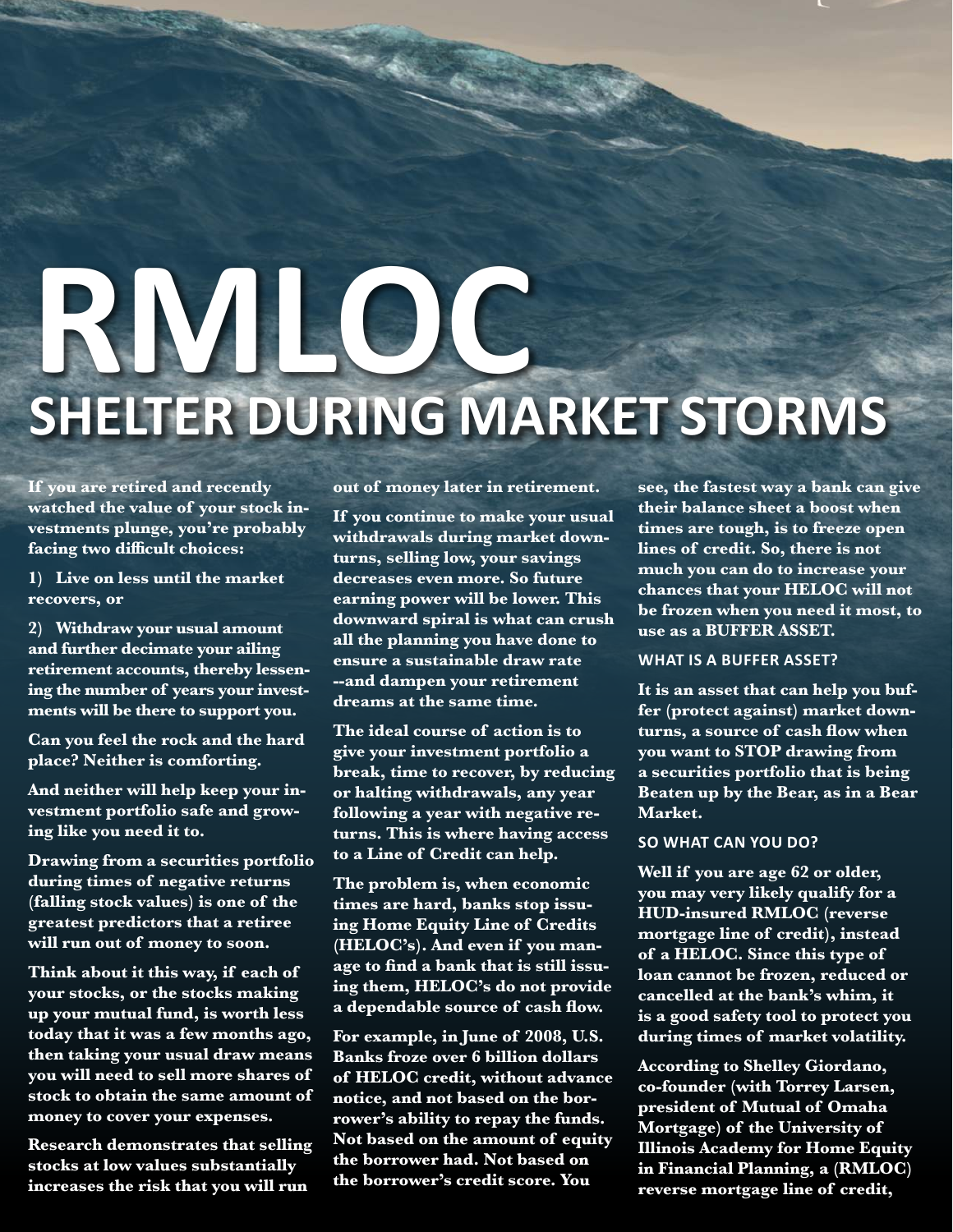

#### **MARY JO LAFAYE**

*Home Equity Retirement Specialist with Mutual of Omaha Reverse Mortgage in Northern California*

**allows homeowners to draw from a line of credit so they don't have to tap more of their savings than is prudent. And since no monthly mortgage payments are required, your cash flow will be protected. You decide if you ever want to make a payment, or not.** 

**A RMLOC is a revolving line of credit that increases in value as you age, even if your home value decreases. It has a GUARANTEED GROWTH RATE. I know of no other loan that offers this feature and it is automatic, not based on appreciation.**

**At age 62, mature homeowners can receive a:**

- $\blacksquare$  Lump sum,
- Fixed monthly payments for **their lifetime, or**
- Line of credit to draw on as **needed**
- $\blacksquare$  All without restrictions on how **you spend the money, and**
- **NO MONTHLY LOAN REPAY-MENT IS EVER DUE.**

**In this transaction, homeowners are NOT selling their home to the lender — they retain ownership. The RMLOC is simply a loan, and is federally guaranteed to be there**  **when needed, even in the worst of economic times.**

**All reverse mortgages are non-recourse loans, and they are much easier to qualify for (than conventional loans) due to minimal in-**

#### **ter how long they live.**

**These loan programs are nothing like the old Reverse Annuity Mortgages (RAM's) that gave the concept a black eye a decade or so ago.**

*The ideal course of action is to give your investment portfolio a break, time to recover, by reducing or halting withdrawals, any year following a year with negative returns.*

#### **come and credit requirements.**

**Why is this such an excellent solution for retirees and other Americans planning to retire soon?**

**Unlike a conventional mortgage, which requires monthly loan payments, the loan balance on a reverse mortgage isn't due until the last homeowner passes away, moves out of the home, or sells the home. All unspent equity, including future appreciation, goes to the borrower and their estate, no mat-** **What we offer today, at Mutual of Omaha Reverse Mortgage, is one of the most flexible financial tools ever created. The RMLOC is the ultimate conduit to using one's largest retirement asset, Housing Wealth, to create sustainable taxfree cash flow throughout retirement. The flexibility aof the RM-LOC empowers older Americans, and their advisors, to manage that cash flow wisely and prudently, even during the most tumultuous of economic times.**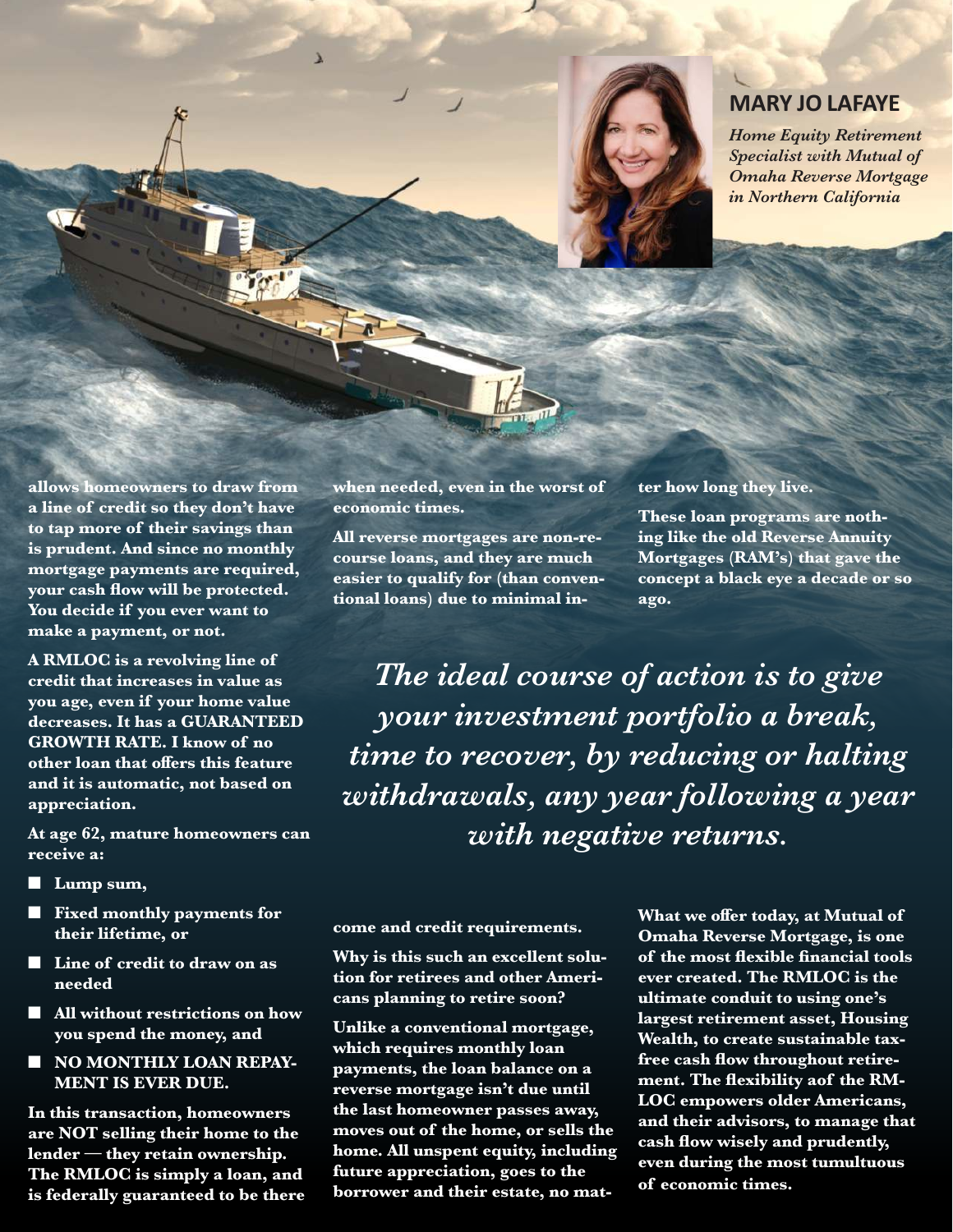# *Atlanta Highlights*

#### *By Roy Assaf from the Atlanta Team*

Atlanta is the capital of Georgia as well as the most populous city in the state. It is the third fastest-growing metropolitan area in the nation, and has gained nearly 90,000 residents in the past two years, bringing the total regional population to almost 6,000,000.

Atlanta is ranked third in the nation for year-over-year job growth, with an expected increase of 96,000 jobs by 2021. It has a strong and diverse economy, which is one of the main attractions for real estate investing as well. Some of the main economic sectors include professional and

technical services, education, healthcare, hospitality, and manufacturing. The city also hosts the third largest concentration of Fortune 500 companies.

Additionally, being a pro sport paradise between the Braves (baseball), the Falcons (football), the Hawks (basketball), and Atlanta United (soccer), and having plenty of kid-friendly and outdoors attractions, from the World of Coca Cola to water parks, aquariums, botanical gardens, zoo, museums, art centers, and much more, Atlanta receives more than 35 million visitors per year, which makes it the seventh most popular tourist destination in the US.

Atlanta is also a cultural hub with an exciting music scene, a film industry that is becoming the "Hollywood of the South", and it is growing to be the American South's new foodie capital.

As for the real estate market, Atlanta has been and remains one of the best places to buy an investment property. This has recently been confirmed by PWC, which named the Atlanta housing market as the 10th most important US Market to Watch in 2019 for overall real estate perspectives.

## **97% OF SAN FRANCISCO RENTERS PAID MAY RENT**

In an article in the business section of the San Francisco Chronicle from May 12th, 2020, it is reported that as of May 12th, 97% of rents have already been collected in San Francisco. This is extremely encouraging, since San Francisco rents are among the highest in the US. There was a lot of fear that even the enhanced unemployment benefits (boosted by the federal government by \$600/week in addition to regular unemployment), would not suffice to pay rents for the unemployed in expensive cities like San Francisco, Los Angeles, and New Your City.

The enhanced unemployment benefits would have been enough for the unem-

ployed to pay rent in the Sun-Belt metropolitan areas we invest in, since they are far less expensive than San Francisco. Indeed, we have been seeing stellar collections in April and now in May.

However, it is quite encouraging to see that even in the expensive San Francisco market, rent collections are at 97%. This certainly bodes well for the rest of the country, and the far-more-affordable markets we are investing in

Indeed, we have already seen the rent collections in all our markets for the months of April and May, and they are very good.

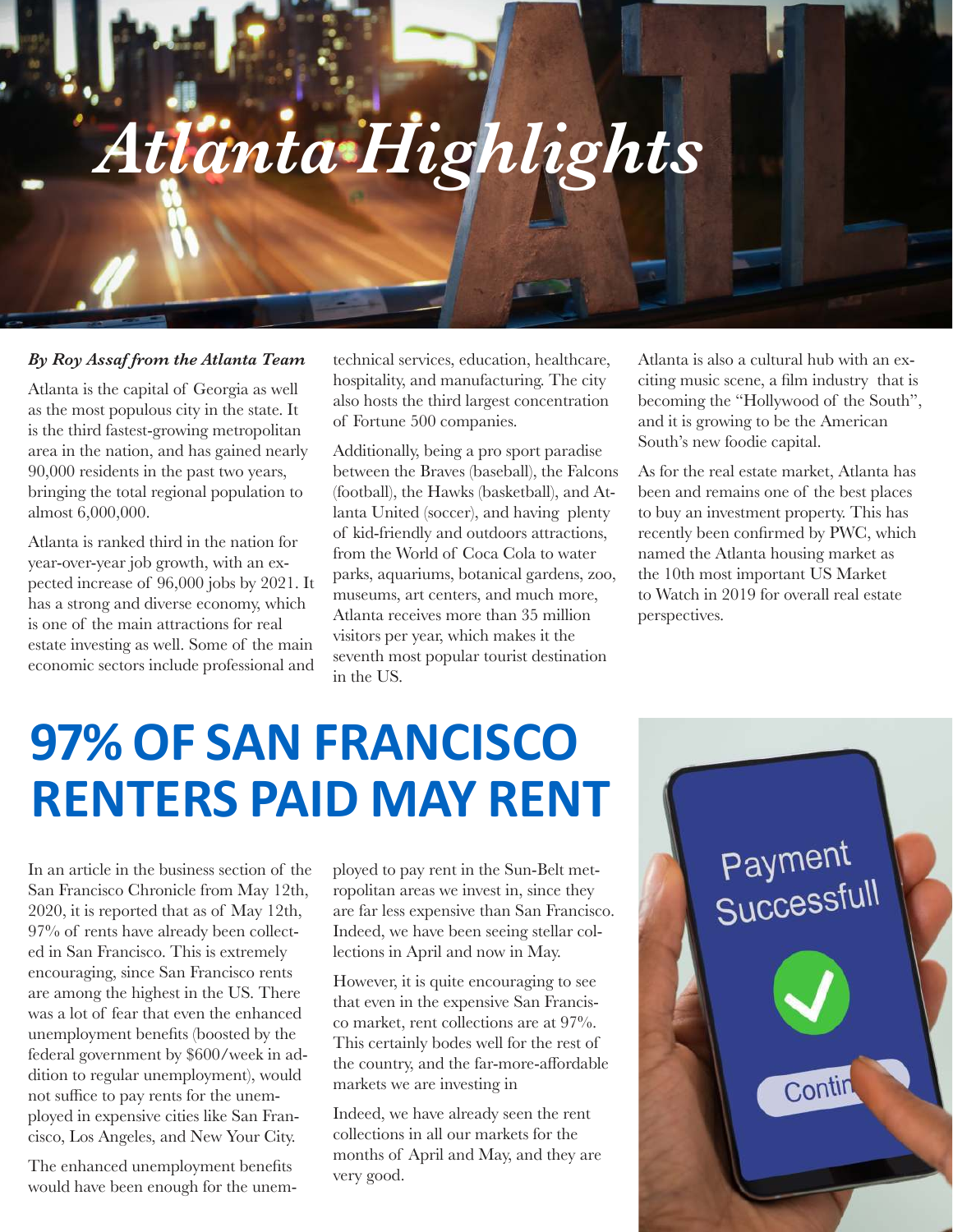## **HOUSE-RENTAL STOCKS ARE STARS**

In an article in the Wall Street Journal from May 12th, 2020, by Ryan December, we learn that investors are flocking to the stock of companies who engage in buying single family rental homes to hold and rent. A direct quote from the article is "Wall Street believes the coronavirus pandemic is making suburban single-family homes a more appealing alternative to apartments because of the contamination risks associated with close living, not to mention work-from-home arrangements", Companies that buy single family rental homes like Invitation Homes Inc. and American Homes 4 Rent, have seen their stocks surge.

This is very fulfilling for me to read.

Usually Wall Street is not that familiar with single family home investing. They certainly never think about the miracle of being able to finance these homes with 30-year FIXED loans. Nevertheless, even without them understanding this enormous benefit of the fixed rate loans, our model of investing: buying single family rental homes to rent and hold, is getting validated by Wall Street right in the middle of the pandemic. In fact, the pandemic is making our model of investing seem even more attractive than usual.

Of course, if investors really tried to understand the finer details, our method of investing would come out shining even brighter. Few people in the US ever stop to think what the true meaning of getting a loan that never changes with inflation. Given our other criteria: Sun Belt states, affordable large metropolitan areas, new homes, using the "power of

the group" to get close attention of local property managers, and just the decades of focused experience in this investment venue, make what we do very special.

These REITS that are now shining Wall Street stars are not able to finance the homes using the gift-like 30-year fixed rate loan. Those loans are reserved for individuals and only up to a limit of 10 per person (Married coupled, if each

qualifies separately, can reach up to 20). The REITS buy large quantities of home either for cash, or using commercial loans and lines. Our investor does better by financing the homes with 30-year FIXED rate loans.

So, if Wall Street is very happy with the stocks of companies who buy homes for rent, what we do really stands out.

## **HOME PRICES STEADY**

In a Wall Street Journal article from May 6th by Nicole Friedman, titled "Home Prices Show Surprising Resilience", we learn some interesting facts

The subtitle says: While buyer demand has softened and sales fell 8.5% in March, the supply of homes on the market is contracting even faster

Here are some quotes from the article: "The median home price rose 8% year-over-year to \$280,600 in March, according to the National Association of Realtors. While buyer demand has softened and sales fell 8.5% that month from the prior month, the supply of homes on the market is contracting even faster, recent preliminary data shows."

"Demand absolutely just got a kick in the gut, but at the same exact time, so did

supply," said Skylar Olsen, senior principal economist at Zillow Group Inc.

And another quote: "While many economists expect home sales to tumble this year, many forecasts call for prices to climb slightly or hold flat. Mortgage-finance giant Fannie Mae said in April that it expects the median existing-home price to tick up to \$275,000 this year from \$272,000 last year. Capital Economics forecasts average home prices this year will fall 3% compared with last year. Zillow said Monday that home prices are likely to drop 2% to 3% from previous levels by the end of the year and recover in 2021."

In a forecast released Tuesday, housing-data provider CoreLogic called for nationwide home prices to rise 0.5% between March 2020 and March 2021.

### Retirement Riches Testimonials

It all started with an article by Corrie Anders in the L.A. Times. I saved a photocopy of the article and carried it in my briefcase for several years and still had it with me the first time I attended one of your presentations in 5 Embarcadero Center. Your pitch sounded familiar so I reached in and pulled out the copy, scanned it and thought to myself THIS

IS THAT GUY! The rest, as is said, is history. Many thanks, my friend. Stay well. If you see Maria B. again, tell her I said hello, I'm a real fan. :-) **— MARK D.**

I am retired doctor and am in my eighties. I witnessed my friend retire with homes he had bought with you , and I wish to get started. Being in my 80's, this will not only help my future, but upon my death, I am keenly aware it will go to my heirs on a STEP-UP basis, meaning with no tax. **— MARIANNE C**

I have purchased quite a few properties through your service over the years. Done well. Thank you, by the way. I am glad that most of my money is not in the stock market. **— TOM S.**